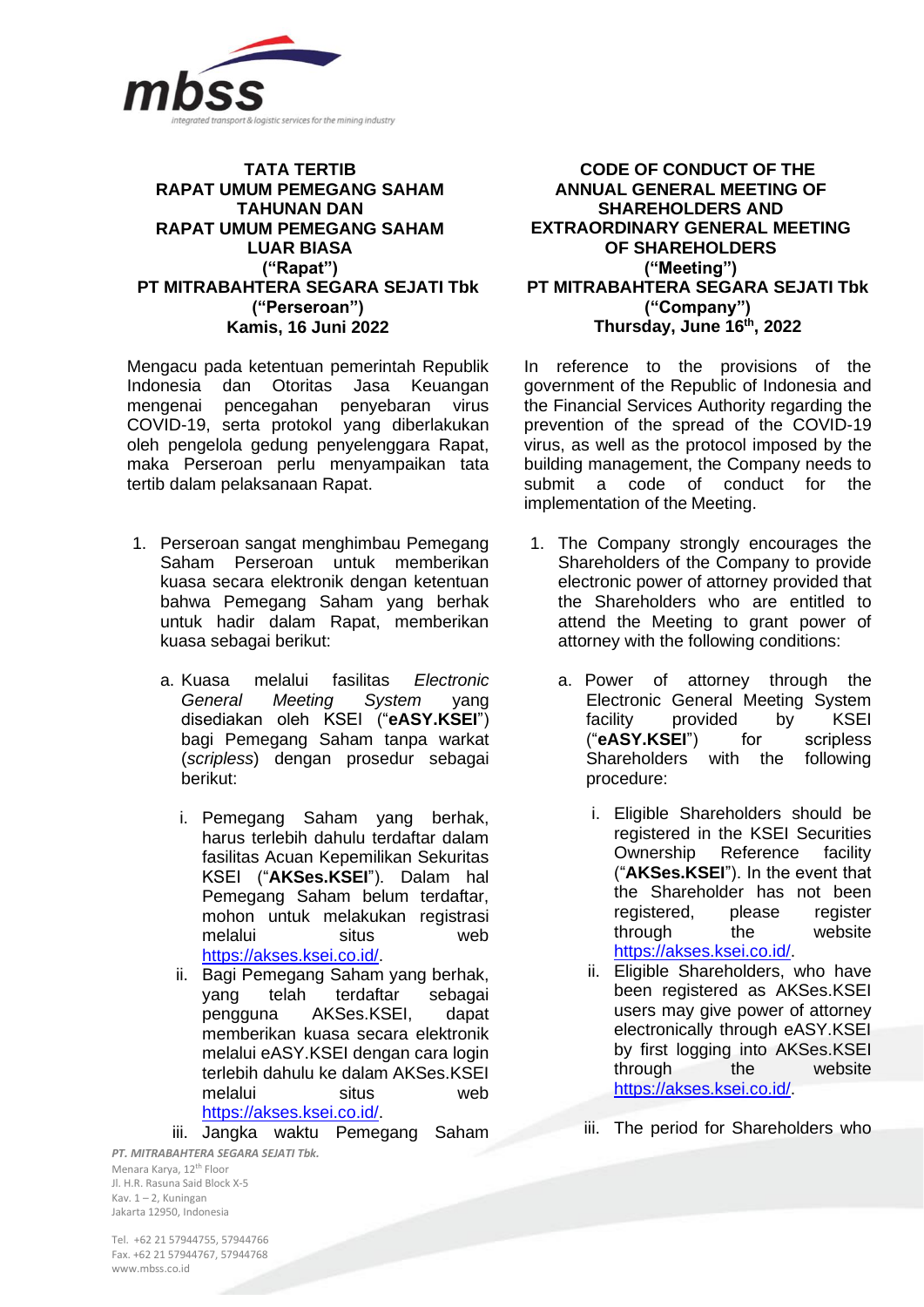

yang berhak, dapat mendeklarasikan kuasa dan suaranya, melakukan<br>perubahan penuniukan kepada penunjukan kepada penerima kuasa dan/atau mengubah pilihan suara untuk mata acara Rapat maupun melakukan pencabutan kuasa, adalah sejak tanggal pemanggilan Rapat hingga selambatlambatnya 1 (satu) hari kerja sebelum tanggal penyelenggaraan Rapat, yaitu pada tanggal 15 Juni 2022, pada pukul 12:00 WIB.

- iv. Sebelum menentukan keikutsertaan dalam Rapat, Pemegang Saham wajib membaca ketentuan yang disampaikan melalui pemanggilan ini serta ketentuan lainnya terkait pelaksanaan Rapat berdasarkan kewenangan yang ditetapkan oleh Perseroan. Ketentuan lainnya dapat dilihat melalui lampiran dokumen pada fitur Meeting Info pada aplikasi eASY.KSEI dan/atau pemanggilan Rapat yang terdapat pada halaman situs Perseroan terkait. Perseroan berhak untuk menentukan persyaratan lain sehubungan dengan keikutsertaan Pemegang Saham atau penerima kuasanya yang akan hadir dalam Rapat secara fisik.
- b. Pemegang Saham dapat memberikan kuasa di luar mekanisme eASY.KSEI. Sehubungan dengan hal tersebut Pemegang Saham harus mengunduh format surat kuasa yang terdapat dalam situs web Perseroan [www.mbss.co.id,](http://www.mbss.co.id/) salinan surat kuasa dapat dikirimkan ke email [dm@datindo.com,](mailto:dm@datindo.com) dan asli surat kuasa wajib disampaikan beserta kelengkapannya secara langsung atau dengan surat tercatat melalui Kantor Biro Administrasi Efek Perseroan: PT Datindo Entrycom, Jl. Hayam Wuruk No.28, Jakarta 10120, Indonesia Up. Data Management Department ("**BAE**") paling lambat 3 (tiga) hari kerja sebelum tanggal penyelenggaraan Rapat, yaitu

*PT. MITRABAHTERA SEGARA SEJATI Tbk.* Menara Karya, 12th Floor Jl. H.R. Rasuna Said Block X-5 Kav. 1 – 2, Kuningan Jakarta 12950, Indonesia

are entitled to declare their power of attorney and vote, make changes to the appointment of the proxies and/or change the voting options for the agenda of the Meeting or revoke their power of attorney, is from the date of the invitation to the Meeting until no later than 1 (one) business day prior to the date of the Meeting, which is June 15<sup>th</sup>, 2022, at 12:00 WIB.

- iv. Prior to determining participation in the Meeting, the Shareholders are required to read the provisions conveyed through this invitation as well as other provisions related to the implementation of the Meeting based on the authority determined by the Company. Other provisions can be seen through document attachments in the Meeting Info feature on the eASY.KSEI application and/or invitation for Meetings contained on the Company's website. The Company has the right to determine other requirements in connection with the participation of the Shareholders or their proxies who will be physically present at the Meeting.
- b. The Shareholders may grant power of attorney with other mechanisms aside from eASY.KSEI. In relation to the above, the Shareholders shall download the power of attorney letter template provided in the Company's website [www.mbss.co.id,](http://www.mbss.co.id/) the copy of the power attorney shall be submitted to e-mail [dm@datindo.com,](mailto:dm@datindo.com) and the original mandatory power of attorney along with its completeness must be submitted in person or by registered letter to the Company's Stock Administration Bureau: PT Datindo Entrycom, Jl. Hayam Wuruk No.28, Jakarta 10120, Indonesia Up. Data Management Department ("**BAE**") at the latest 3 (three) business day prior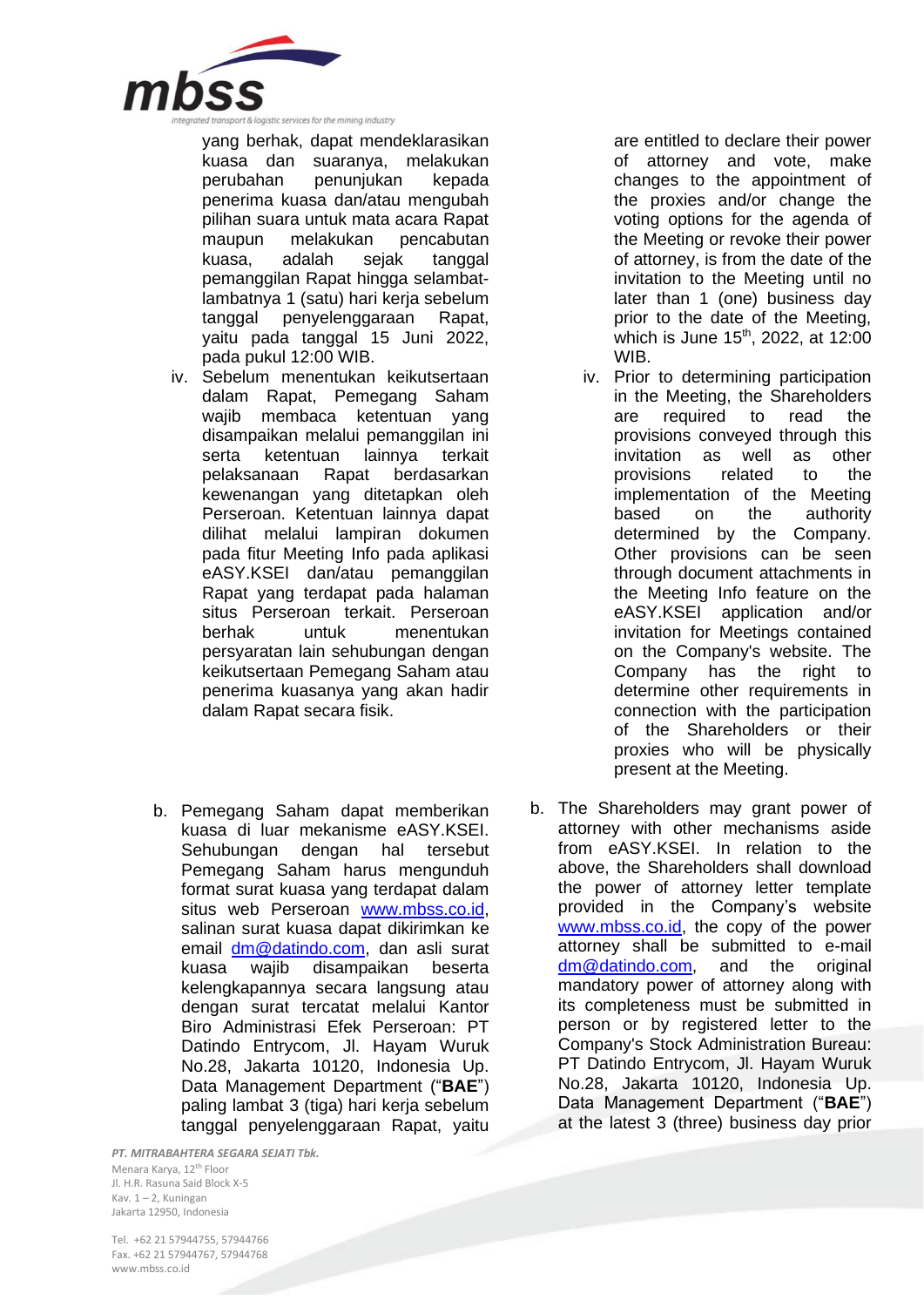

- c. Bagi Pemegang Saham yang memberikan kuasanya secara elektronik melalui eASY.KSEI diharapkan untuk memberikan suara (voting) pada mata acara Rapat bersamaan dengan pemberian kuasa melalui eASY.KSEI tersebut, sedangkan bagi Pemegang Saham yang memberikan kuasanya<br>secara tertulis diharapkan agar secara tertulis diharapkan agar mencantumkan pemberian suaranya (voting) untuk mata acara Rapat pada kuasa tertulis tersebut.
- 2. Rapat akan diselenggarakan seefisien mungkin tanpa mengurangi keabsahan pelaksanaan Rapat sesuai dengan peraturan yang berlaku, dengan pembahasan sebagai berikut:
	-
	-
	- c. Pembahasan atas pertanyaan; dan c. Discussion of questions; and
	- d. Pengambilan keputusan atas setiap mata acara.
- - a. Rapat diselenggarakan dalam Bahasa Indonesia.
	- b. Yang berhak hadir dalam Rapat adalah para pemegang saham yang namanya tercatat dalam Daftar Pemegang Saham Perseroan per tanggal 24 Mei 2022 selambat-lambatnya pukul 16:15 WIB di BAE Perseroan dan yang tercatat pada pemegang rekening atau bank kustodian di PT Kustodian Sentral Efek Indonesia per tanggal 15 Juni 2022 selambat-lambatnya pukul 12:00 WIB yang dibuat khusus untuk Rapat ini, dengan tetap memperhatikan ketentuan tata tertib angka 1 di atas.
	- c. Rapat adalah sah apabila dihadiri oleh pemegang saham Perseroan yang mewakili lebih dari ¾ (tiga per empat) bagian dari jumlah seluruh saham

*PT. MITRABAHTERA SEGARA SEJATI Tbk.* Menara Karya, 12th Floor Jl. H.R. Rasuna Said Block X-5 Kav. 1 – 2, Kuningan Jakarta 12950, Indonesia

to the date of the Meeting, which is June 13 rd, 2022.

- c. Shareholders who provide their power of<br>attorney electronically through electronically through eASY.KSEI are expected to vote on the agenda of the Meeting concurrently with the granting of power of attorney through eASY.KSEI, while Shareholders who give their power of attorney in writing are expected to include their vote for the agenda of the Meeting at the written power of attorney.
- 2. The meeting will be held as efficiently as possible without reducing the validity of the meeting in accordance with applicable regulations, with the following discussion:
- a. Pembukaan oleh Ketua Rapat; a. Opening by the Chair of the Meeting;
- b. Penetapan kuorum kehadiran; b. Determination of attendance quorums;
	-
	- d. The Decision making for each agenda item.
- 3. Tata tertib umum Rapat sebagai berikut: 3. The Meeting code of conduct are as follows:
	- a. The Meeting will be held in Bahasa Indonesian.
	- b. The shareholders who are entitled to attend the Meeting are the shareholders who registered in the Company's BAE as May 24<sup>th</sup>, 2022 at the latest of 16:15 WIB and who registered in the securities account or custodian bank at PT Kustodian Sentral Efek Indonesia as per June 15<sup>th</sup>, 2022 at the latest of 12:00 WIB, made especially for this Meeting and taking into account provision in number 1 above.
	- c. The Meeting is valid if attended by shareholders who are representing more than ¾ (three-fourths) of the total shares with valid voting rights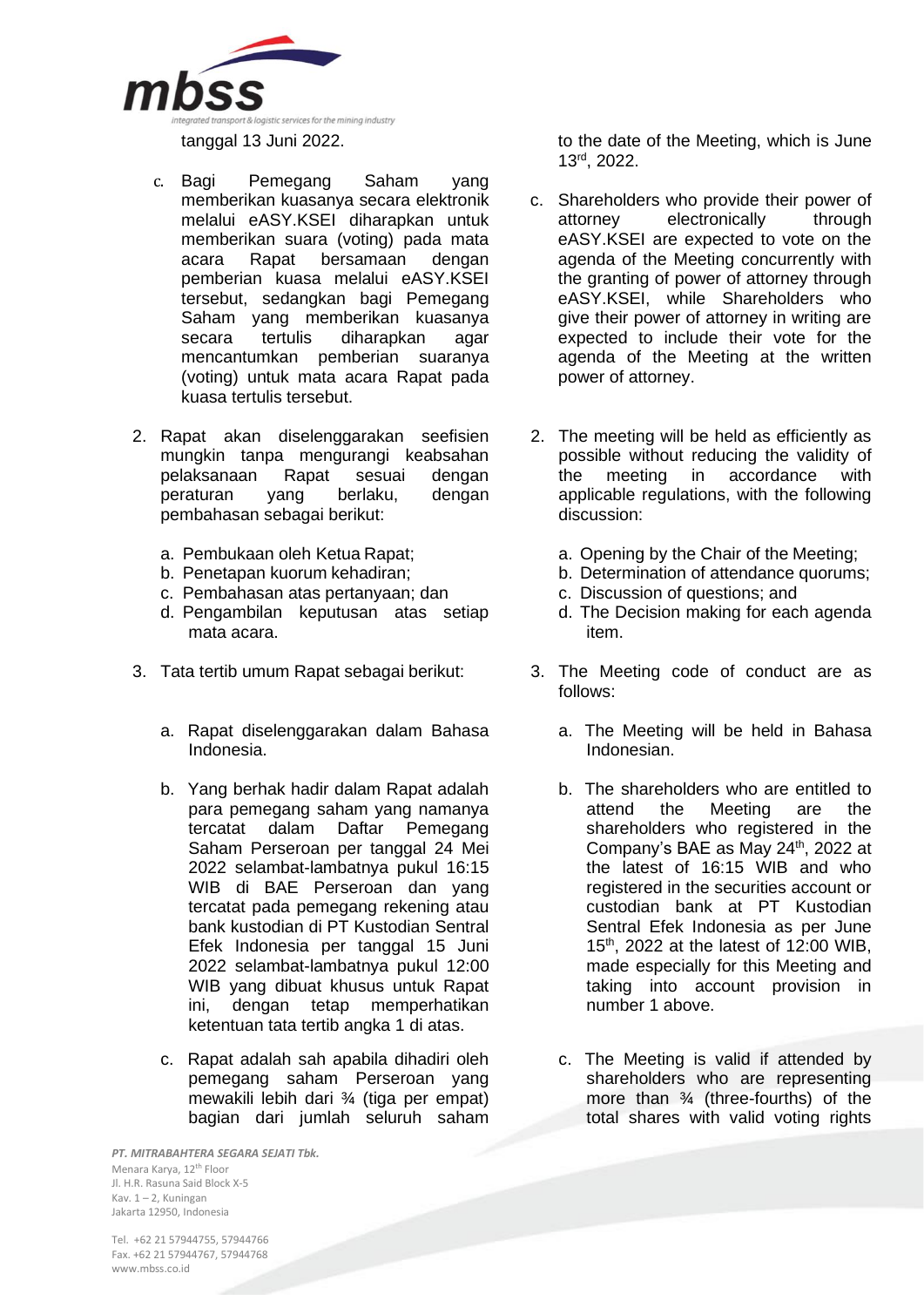

dengan hak suara yang sah yang telah dikeluarkan Perseroan dan keputusan Rapat adalah sah jika disetujui oleh lebih dari ¾ (tiga per empat) bagian dari jumlah seluruh saham dengan hak suara yang hadir.

- d. Ketua Rapat akan memimpin Rapat, dan demi kelancaran Rapat maka Ketua Rapat berhak memutuskan prosedur Rapat yang belum diatur atau belum cukup diatur dalam Tata Tertib ini.
- e. Rapat akan dipimpin oleh salah seorang anggota Dewan Komisaris yang ditunjuk oleh Dewan Komisaris.
- f. (i) Pemegang saham dan/atau kuasa pemegang saham yang hadir secara fisik di tempat Rapat bermaksud untuk mengajukan pertanyaan dan/atau pendapat akan diminta mengangkat tangan dan mengisi formulir pertanyaan yang disediakan oleh Perseroan dengan mencantumkan nama, jumlah saham yang dimiliki/diwakili, dan pertanyaan dan/atau pendapatnya. Para petugas kami akan mengumpulkan formulir yang sudah diisi (lembar pertama dan kedua dikumpulkan, sedangkan lembar ketiga tetap dipegang oleh Pemegang Saham). Petugas kami akan menyerahkan formulir pertanyaan/pendapat tersebut kepada Notaris dan Ketua Rapat untuk kemudian dijawab atau ditanggapi oleh Ketua Rapat atau oleh pihak lain yang ditunjuk oleh Ketua Rapat. Pertanyaan atau pendapat hanya dapat diajukan melalui formulir pertanyaan. Perseroan hanya akan menjawab pertanyaan yang diajukan sesuai dengan ketentuan tata tertib Rapat. (ii) Pemegang saham dan/atau kuasa

that have been issued by the Company and the Meeting result is valid if approved by more than  $\frac{3}{4}$ (three-fourths) of the total share with present voting right

- d. The Chairman of the Meeting will lead the Meeting, and for the smooth running of the Meeting, the Chairman of the Meeting is entitled to decide the procedure of the Meeting which have not been provided or insufficiently provided in this Code of Conduct.
- e. The Meeting will be chaired by a member of the Board of Commissioners appointed by the Board of Commissioners itself.
- f. (i) Shareholders and/or the legitimate representatives of shareholders physically present at the Meeting place intend to raise the question and/or state their opinion will be requested to raise their hands and fill out a question form provided by the Company by stating the names of the Shareholder(s), number of shares owned or represented, and the question and/or opinion. Our officials will collect the first and second pages of the completed form, while the third page will remain with the shareholders. Our officials will submit the collected forms to the Notary and the Chairman of Meeting, which will then be answered/ responded to by the Chairman of Meeting or by any other party designated by the Chairman of the Meeting. Questions or opinions may only be submitted through the question form. The Company will only address questions raised in accordance with the rules of the Meeting.
	- (ii) Shareholders and/or the legitimate representatives of shareholders

*PT. MITRABAHTERA SEGARA SEJATI Tbk.* Menara Karya, 12th Floor Jl. H.R. Rasuna Said Block X-5 Kav. 1 – 2, Kuningan Jakarta 12950, Indonesia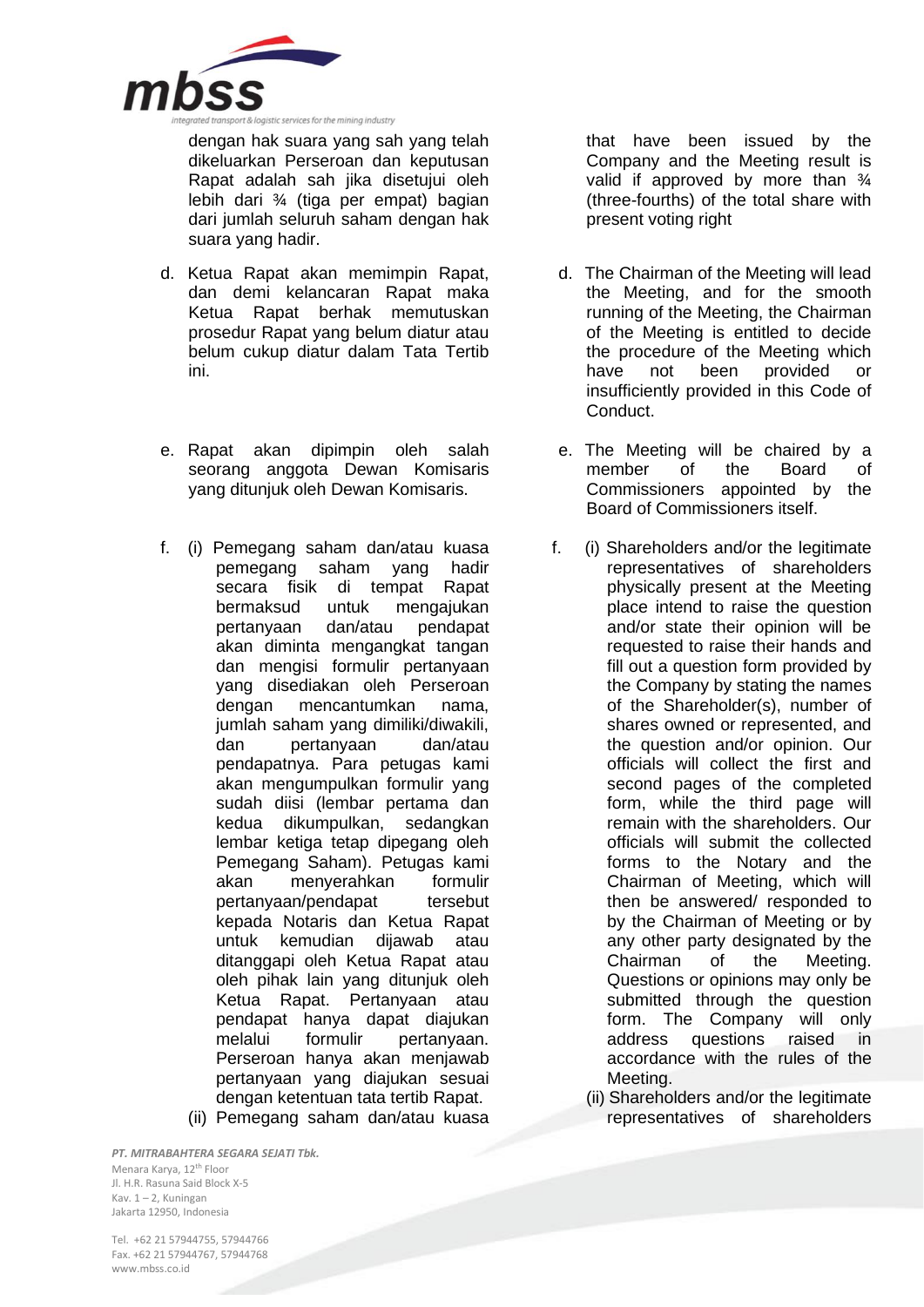

pemegang saham yang hadir secara elektronik atau melalui aplikasi eASY.KSEI memiliki 3 (tiga) kali kesempatan untuk menyampaikan pertanyaan dan/atau pendapat pada setiap sesi diskusi per mata acara Rapat. Pertanyaan dan/atau pendapat per mata acara Rapat dapat disampaikan secara tertulis oleh pemegang saham atau penerima kuasa dengan menggunakan fitur chat pada kolom '*Electronic Opinions*' yang tersedia dalam layar *E-Meeting Hall* di aplikasi eASY.KSEI.

- g. Semua keputusan diambil berdasarkan musyawarah untuk mufakat. Dalam hal keputusan berdasarkan musyawarah untuk mufakat tidak tercapai, maka keputusan diambil dengan pemungutan suara dengan cara-cara sebagai berikut:
	- i. Pemegang saham yang tidak setuju atau abstain akan diminta mengisi kartu suara;
	- ii. Pemegang saham yang tidak mengisi kartu suara dianggap setuju, kecuali Ketua Rapat mengizinkan pemungutan suara lain.
- h. Suara abstain dianggap dengan suara mayoritas pemegang saham yang mengeluarkan suara.
- i. Tiap saham memberi hak kepada pemiliknya untuk mengeluarkan 1 (satu) suara. Apabila pemegang saham memiliki lebih dari satu saham dengan hak suara yang sah, maka suara yang diberikan dianggap mewakili jumlah seluruh saham yang dimilikinya, kecuali secara tegas dinyatakan lain sesuai dengan ketentuan yang berlaku.
- j. Pemungutan suara akan dilakukan secara lisan, termasuk mengenai diri orang.

*PT. MITRABAHTERA SEGARA SEJATI Tbk.* Menara Karya, 12th Floor Jl. H.R. Rasuna Said Block X-5 Kav. 1 – 2, Kuningan Jakarta 12950, Indonesia

who attend electronically or through the eASY.KSEI<br>applications have 3 (three) applications have 3 (three) opportunities to submit questions and/or opinions at each discussion session per meeting agenda. Questions and/or opinions per Meeting agenda can be submitted in writing by the shareholders or proxies by using the chat feature in the 'Electronic Opinions' column available on the E-Meeting Hall screen in the eASY.KSEI application.

- g. All of the decisions taken based on mutual consensus. In case of the decision by consensus is not achieved, then, the decision will be taken by voting based on the following steps:
	- i. Shareholders who disagree or abstain will be asked to fill the voting card;
	- ii. Shareholders who do not fill the voting card are considered to agree, unless the Chairman of the Meeting authorizes another voting.
- h. Abstain votes will be considered as the same vote as the majority votes issued at the Meeting.
- i. Each share entitled 1 (one) votes to the owner. In case the shareholder owned more than one share with valid vote rights, then the vote is considered to represent the total number of shares owned, unless stated differently in accordance with the applicable regulation.
- j. Voting will be done verbally, including regarding people.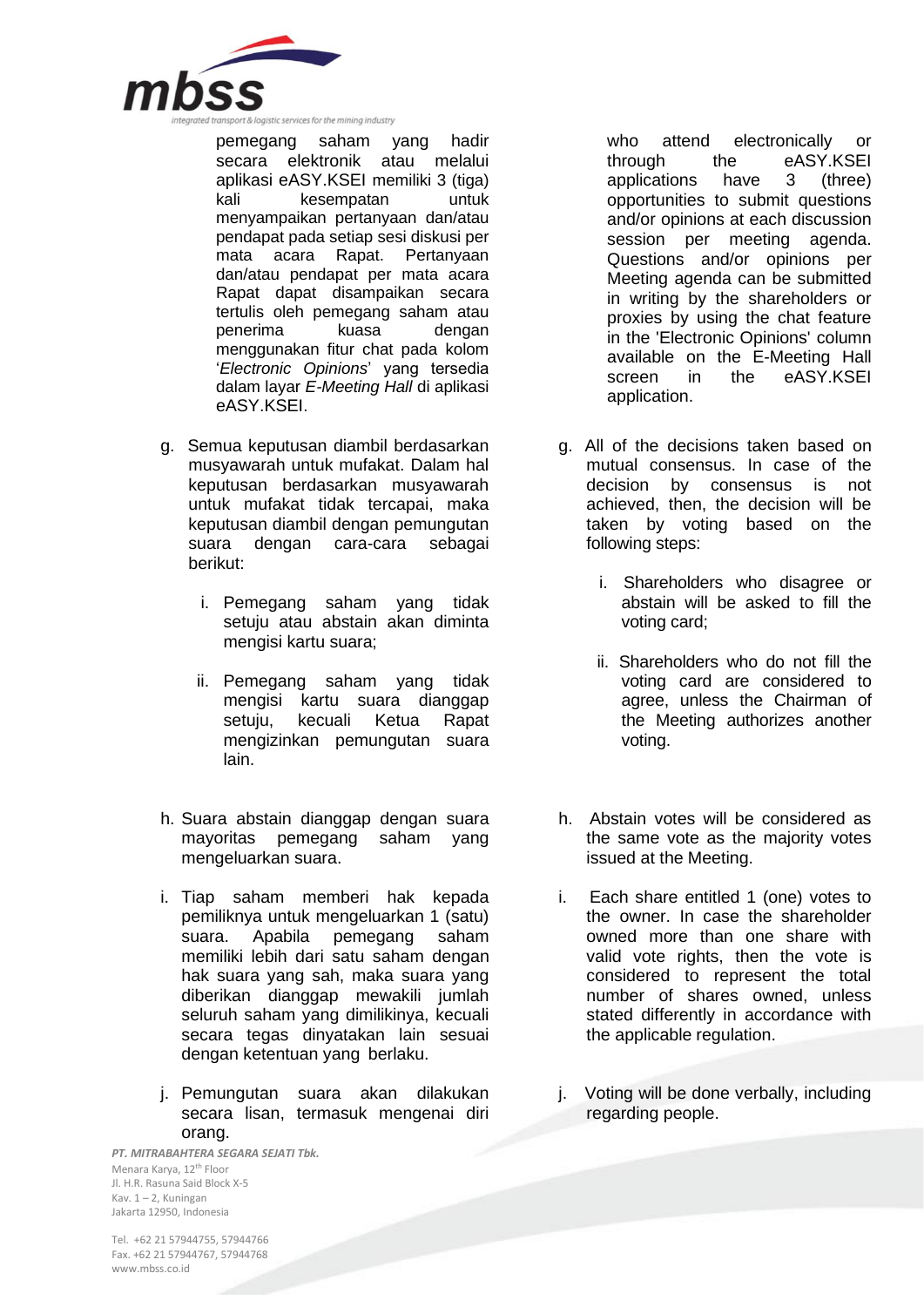

- 4. Sebagai tambahan, berikut ini beberapa ketentuan yang perlu diperhatikan bagi pemegang saham dan/atau kuasa pemegang saham yang akan menghadiri Rapat secara langsung:
	- a. Pemeriksaan protokol kesehatan sebagaimana panggilan Rapat, apabila tidak memenuhi persyaratan dan **tidak diperkenankan untuk masuk**. Pemegang saham atau kuasanya yang tidak diperkenankan untuk masuk, kami merekomendasikan untuk memberikan kuasa melalui sistem eASY.KSEI atau dengan memberikan kuasa kepada BAE tanpa mengurangi haknya untuk mengajukan pertanyaan, pendapat dan/atau memberikan suara dalam Rapat.
	- b. Bagi pemegang saham dan/atau kuasa pemegang saham yang lolos pemeriksaan protokol kesehatan akan diwajibkan untuk mengisi form Pernyataan Kesehatan sebelum pendaftaran ke BAE. Dalam hal terdapat hal-hal yang tidak terpenuhi dalam pengisian form Pernyataan Kesehatan tersebut, maka Pemegang Saham atau kuasa Pemegang Saham tersebut tidak diperkenankan untuk hadir dalam ruang Rapat, namun Pemegang Saham tersebut dapat memberikan kuasa untuk hadir, lembar pertanyaan, dan voting kepada BAE.
	- c. Dalam hal pemegang saham dan/atau kuasa pemegang saham dinyatakan aman untuk dapat hadir dalam Rapat, pemegang saham tetap ditawarkan untuk memberikan kuasa untuk hadir serta voting melalui BAE Perseroan agar tidak perlu hadir dalam Rapat sesuai dengan ketentuan terkait pencegahan penyebaran virus COVID-19.
- 4. In addition, following are some provisions<br>that need to be considered for that need to be shareholders and/or the legitimate representatives of shareholders who will attend the Meeting directly:
	- a. Examination of the health protocol as stated in the Invitation of the Meeting, if it does not meet the requirements and **are not permitted to enter**. But the shareholders can provide the power of attorney, question sheets, and voting to the Company's BAE. Shareholders or their proxies who are not permitted to enter, we recommend granting a power of attorney through the eASY.KSEI system or by granting power of attorney to the Registrar without prejudice to their right to ask questions, opinions and/or vote in the Meeting.
	- b. Shareholders and/or the legitimate representatives of shareholders who pass the health protocol check will be required to fill out a Health Statement form before registration with BAE. In the event that there are any things that are not fulfilled in filling out the Health Statement form, the Shareholders or legitimate representatives of shareholders are not allowed to attend the Meeting room, but the Shareholder may provide the power of attorney to attend, question sheets, and voting to the BAE.
	- c. In the event that shareholders and/or the legitimate representatives of shareholders are declared safe to be present at the Meeting, shareholders are still offered to provide power of attorney to attend and vote through the Company's BAE so that they do not need to be present at the Meeting in accordance with the provision regarding the prevention of the spread of the COVID-19 virus.

*PT. MITRABAHTERA SEGARA SEJATI Tbk.* Menara Karya, 12th Floor Jl. H.R. Rasuna Said Block X-5 Kav. 1 – 2, Kuningan Jakarta 12950, Indonesia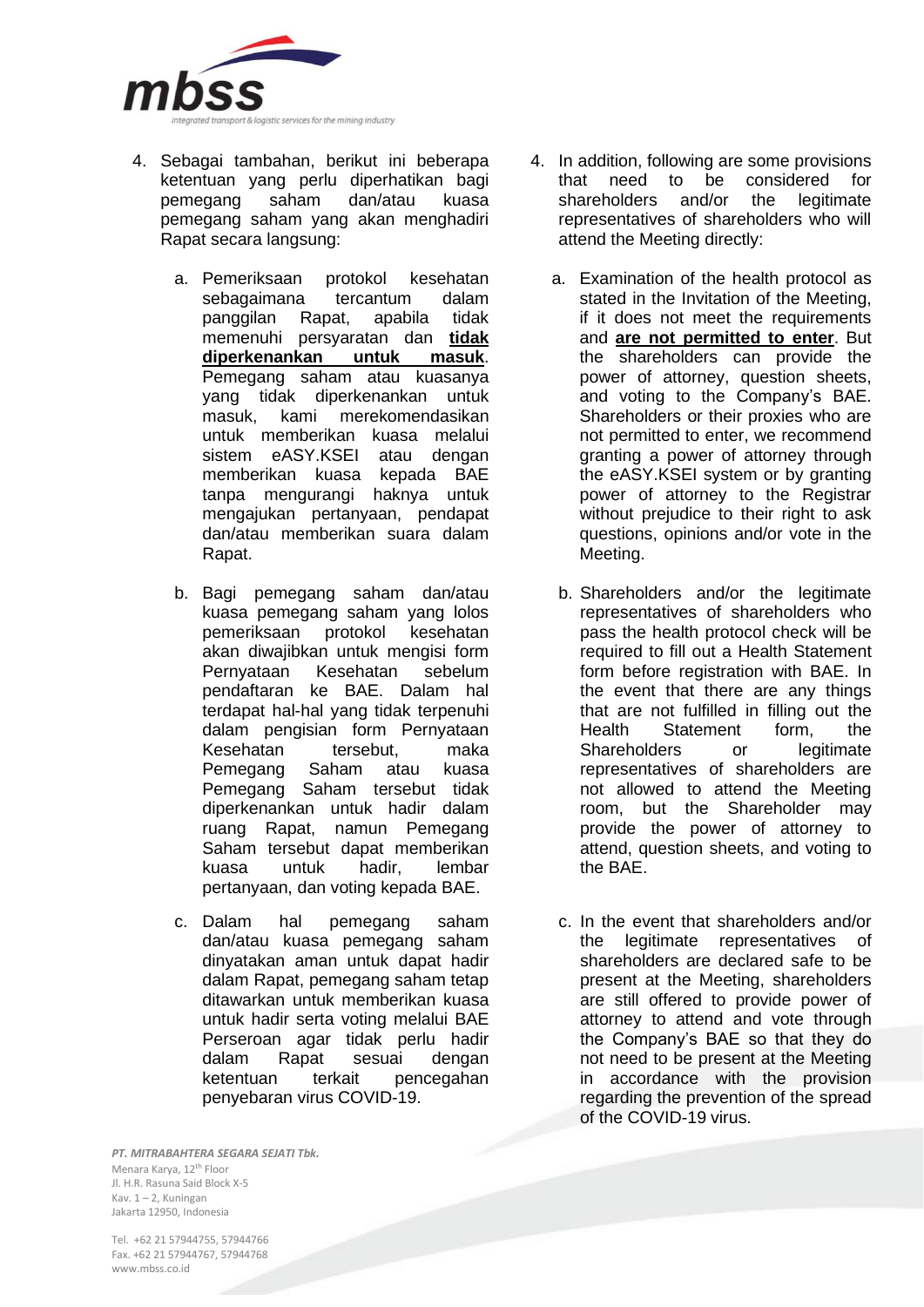

- d. Seluruh peserta Rapat **wajib** mengenakan masker kesehatan selama pelaksanaan Rapat dan selama berada di area Rapat.
- e. Pemegang saham dan/atau kuasa pemegang saham diharapkan tidak melakukan jabat tangan dengan siapapun yang hadir dalam Rapat tersebut.
- f. Pemegang saham dan/atau kuasa pemegang saham diharapkan untuk selalu menjaga jarak aman antara sesama individu lainnya minimal 1,5 meter.
- g. Wajib menunjukkan sertifikat vaksin sebanyak minimal 2 (dua) kali yang terdapat pada aplikasi Peduli Lindungi dan menunjukkan hasil Surat Keterangan Uji Tes COVID-19 Rapid Antigen 1 (satu) x 24 (dua puluh empat) jam atau Tes Swab PCR dengan tanggal tes 2 (dua) x 24 (dua puluh empat) jam sebelum Rapat dengan hasil negatif yang diperoleh dari dokter rumah sakit, puskesmas atau klinik yang tercatat dalam aplikasi Peduli Lindungi
- 5. Bagi pemegang saham yang akan hadir atau memberikan kuasa secara elektronik ke dalam Rapat melalui aplikasi eASY.KSEI wajib memperhatikan hal-hal berikut:
- a. Proses Registrasi

i. Pemegang saham tipe individu lokal yang belum memberikan deklarasi kehadiran atau kuasa dalam aplikasi eASY.KSEI hingga batas waktu pada butir 3 dan ingin menghadiri Rapat secara elektronik maka wajib melakukan registrasi kehadiran dalam aplikasi eASY.KSEI pada tanggal pelaksanaan Rapat sampai dengan masa registrasi Rapat secara elektronik ditutup oleh Perseroan.

ii. Pemegang saham tipe individu lokal yang telah memberikan deklarasi

*PT. MITRABAHTERA SEGARA SEJATI Tbk.* Menara Karya, 12th Floor Jl. H.R. Rasuna Said Block X-5 Kav. 1 – 2, Kuningan Jakarta 12950, Indonesia

- d. All participants **are required** to wear a medical mask during the meeting and while in the Meeting area.
- e. Shareholders and/or the legitimate representatives of shareholders are expected not to shake hands with anyone present at the Meeting.
- f. Shareholders and/or the legitimate representatives of shareholders are expected to always maintain a safe distance between other individuals at least 1.5 meters.
- g. Shall present vaccine certificates of minimum 2 (two) shots as evidenced in Peduli Lindungi application and<br>shall present COVID-19 Rapid shall present COVID-19 Rapid Antigen Test Result of 1 (one) x 24 (twenty-four) hours or Swab PCR Test Result of 2 (two) x 24 (twenty-four) hours before the Meeting, with negative result from doctor, hospital, community health center or clinic as reflected in Peduli Lindungi application.
- 5. For shareholders that will attend or appoint proxy electronically for the Meeting through eASY.KSEI application shall consider the following items:
- a. Registration Process
	- i. Shareholder who is a local individual who has not provided a declaration of presence or power of attorney in eASY.KSEI application until deadline as mentioned in point 3 and intends to attend the Meeting virtually is required to register attendance in eASY.KSEI application on the date of the Meeting prior to the closing of electronic registration of the Meeting by the Company.
	- ii. Shareholder who is a local individual who has given a declaration of attendance but has not cast his/her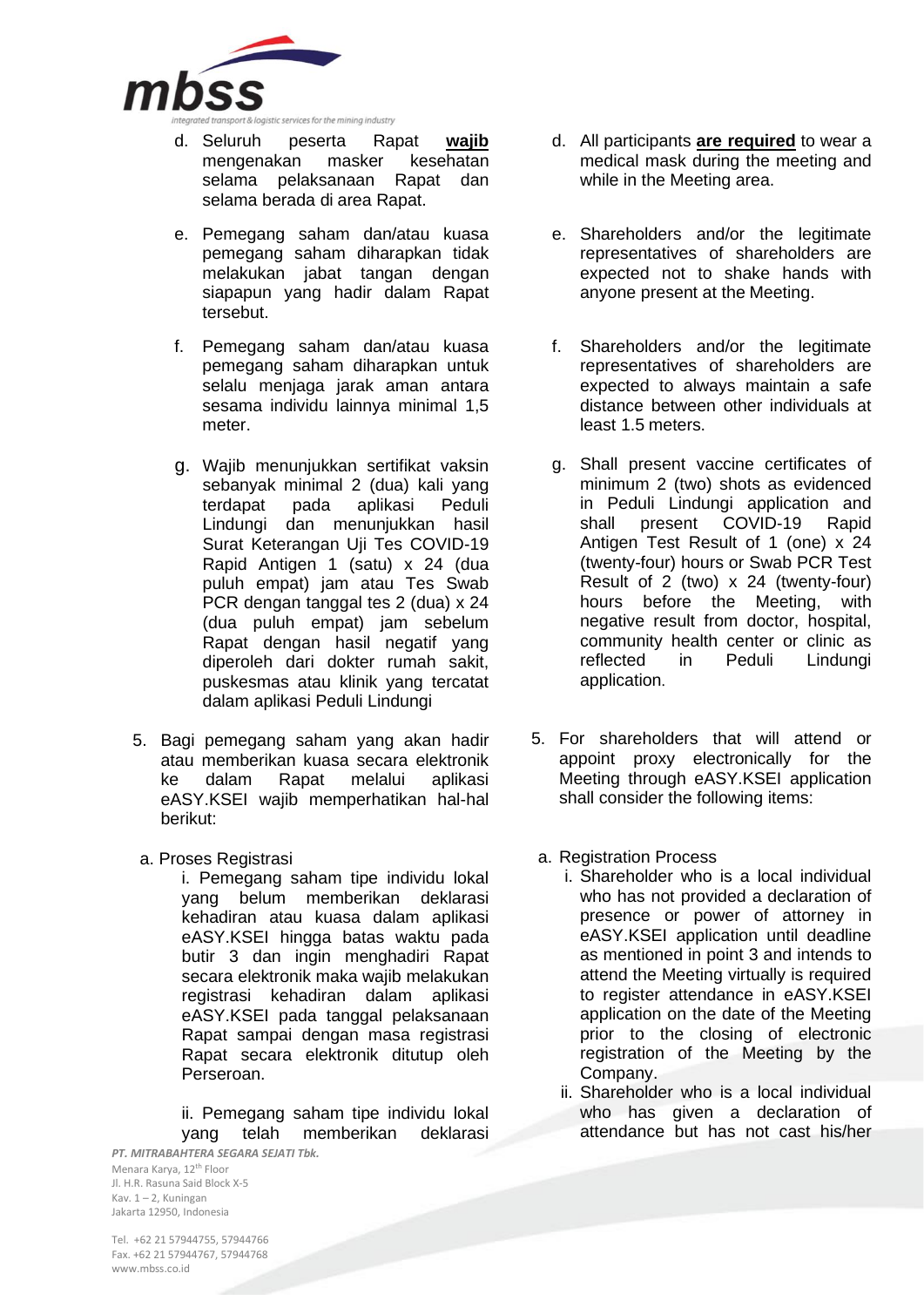

kehadiran tetapi belum memberikan pilihan suara pada mata acara Rapat dalam aplikasi eASY.KSEI hingga batas waktu pada butir 3 dan ingin menghadiri Rapat secara elektronik maka wajib melakukan registrasi kehadiran dalam aplikasi eASY.KSEI pada tanggal pelaksanaan Rapat sampai dengan masa registrasi Rapat secara elektronik ditutup oleh Perseroan.

- iii. Pemegang saham yang telah memberikan kuasa kepada penerima kuasa yang disediakan oleh Perseroan *(Independent Representative*) atau *Individual Representative* tetapi pemegang saham belum memberikan pilihan suara pada mata acara Rapat dalam aplikasi eASY.KSEI hingga batas waktu pada butir 3, maka penerima kuasa yang mewakili pemegang saham wajib melakukan registrasi kehadiran dalam aplikasi eASY.KSEI pada tanggal pelaksanaan Rapat sampai dengan masa registrasi Rapat secara elektronik ditutup oleh Perseroan.
- iv. Pemegang saham yang telah memberikan kuasa kepada penerima kuasa partisipan/Intermediary (Bank Kustodian atau Perusahaan Efek) dan telah memberikan pilihan suara dalam aplikasi eASY.KSEI hingga batas waktu pada butir 4, maka perwakilan penerima kuasa yang telah terdaftar dalam aplikasi eASY.KSEI
- v. Pemegang saham yang telah memberikan deklarasi kehadiran atau memberikan kuasa kepada penerima kuasa yang disediakan oleh Perseroan (*Independent Representative*) atau *Individual Representative* dan telah memberikan pilihan suara pada mata acara Rapat dalam aplikasi eASY.KSEI paling lambat hingga batas waktu pada

*PT. MITRABAHTERA SEGARA SEJATI Tbk.* Menara Karya, 12th Floor Jl. H.R. Rasuna Said Block X-5 Kav. 1 – 2, Kuningan Jakarta 12950, Indonesia

votes for agenda of the Meeting in the eASY.KSEI application until deadline as mentioned in point 3 and intends to attend the Meeting virtually is required to register attendance in eASY.KSEI application on the date of the Meeting prior to the closing of electronic registration of the Meeting by the Company.

- iii. Shareholder who has given power of attorney to either the proxy provided by the Company (Independent Representative) or the Individual Representatives, but has not provided its vote for the agenda of the Meeting in the eASY.KSEI application before the timeline stipulated in point 3 above, then the proxy representing the shareholder shall register his/her attendance in the eASY.KSEI application on the date of the Meeting prior to the closing of electronic registration of the Meeting by the Company.
- iv. Shareholder who has given power of attorney to the participant/Intermediary proxy (Custodian Bank or Securities Company) and has provided his/her vote in the eASY.KSEI application before the timeline stipulated in point 4 above, his/her representative of the proxies who already registered in the eASY.KSEI application must register attendance in the eASY.KSEI application on the date of the Meeting prior to the closing of electronic registration of the Meeting by the Company.
- v. Shareholder who has provided a declaration of attendance or given power of attorney to the proxy provided by the Company (Independent Representative) or Individual Representative and has provided its vote for the agenda of the Meeting in the eASY.KSEI application before the timeline stipulated in point 4 above,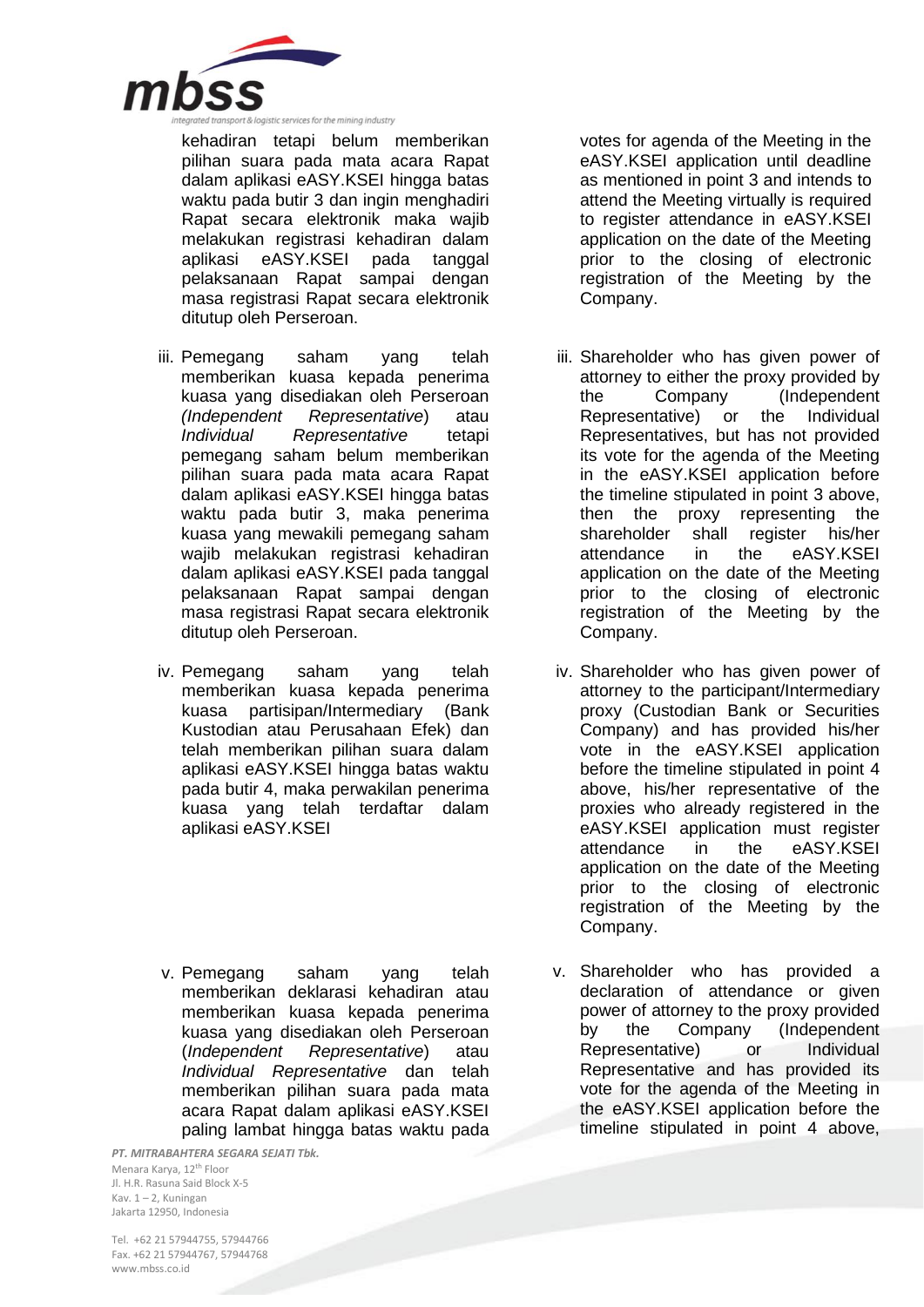

butir 3, maka pemegang saham atau penerima kuasa tidak perlu melakukan registrasi kehadiran secara elektronik dalam aplikasi eASY.KSEI pada tanggal pelaksanaan Rapat.

- vi.Keterlambatan atau kegagalan dalam proses registrasi secara elektronik sebagaimana dimaksud dalam angka iiv dengan alasan apapun akan mengakibatkan pemegang saham atau penerima kuasanya tidak dapat menghadiri Rapat secara elektronik, serta kepemilikan sahamnya tidak diperhitungkan sebagai kuorum kehadiran dalam Rapat.
- b. Proses Penyampaian Pertanyaan dan/atau Pendapat Secara ElektronikProses pemungutan suara secara elektronik berlangsung di aplikasi eASY.KSEI pada menu *E-Meeting Hall*, sub menu *Live Broadcasting*.
	- i. Pemegang saham atau penerima kuasa memiliki 3 (tiga) kali kesempatan untuk menyampaikan pertanyaan dan/atau pendapat pada sesi diskusi mata acara Rapat. Pertanyaan dan/atau pendapat untuk mata acara Rapat dapat disampaikan secara tertulis oleh pemegang saham atau penerima kuasa dengan menggunakan fitur chat pada kolom *'Electronic Opinions*' yang tersedia dalam layar *E-Meeting Hall* di aplikasi eASY.KSEI. Pemberian pertanyaan dan/atau pendapat dapat dilakukan selama status pelaksanaan Rapat pada kolom '*General Meeting Flow Text*' adalah "*Discussion started for agenda item no. [ ]*".
	- ii. Penentuan mekanisme pelaksanaan diskusi mata acara Rapat secara tertulis melalui layar *E-Meeting Hall* di aplikasi

*PT. MITRABAHTERA SEGARA SEJATI Tbk.* Menara Karya, 12th Floor Jl. H.R. Rasuna Said Block X-5 Kav. 1 – 2, Kuningan Jakarta 12950, Indonesia

then the shareholder or his/her proxy does not need to register for<br>attendance electronically in the electronically in the eASY.KSEI application on the date of the Meeting. Share ownership will be automatically calculated as the quorum of attendance and the votes that have been cast will be automatically taken into account in the voting of the Meeting.

- vi. Any delay or failure in the electronic registration process as referred to in numbers i-iv for any reason whatsoever will result in the shareholders or their proxies being unable to attend the Meeting electronically, and their share ownership will not be counted as a quorum for attendance at the Meeting.
- b. Process for Submission of Question/Comment Electronically
	- i. Shareholder or proxy shall have 3 (three) opportunities to submit questions and/or opinions in the discussion session on the agenda of the Meeting. Questions and/or opinions regarding the agenda of the Meeting can be submitted in writing by the shareholder or proxy using chat feature in the 'Electronic Opinions' column available on the E-Meeting Hall screen in the eASY.KSEI application. Raising questions and/or opinions can be done as long as the status of the Meeting in the 'General Meeting Flow Text' column is "Discussion started for agenda item no. [ ]".
	- ii. The determination of the mechanism for conducting the discussion on the agenda of the Meeting as written in the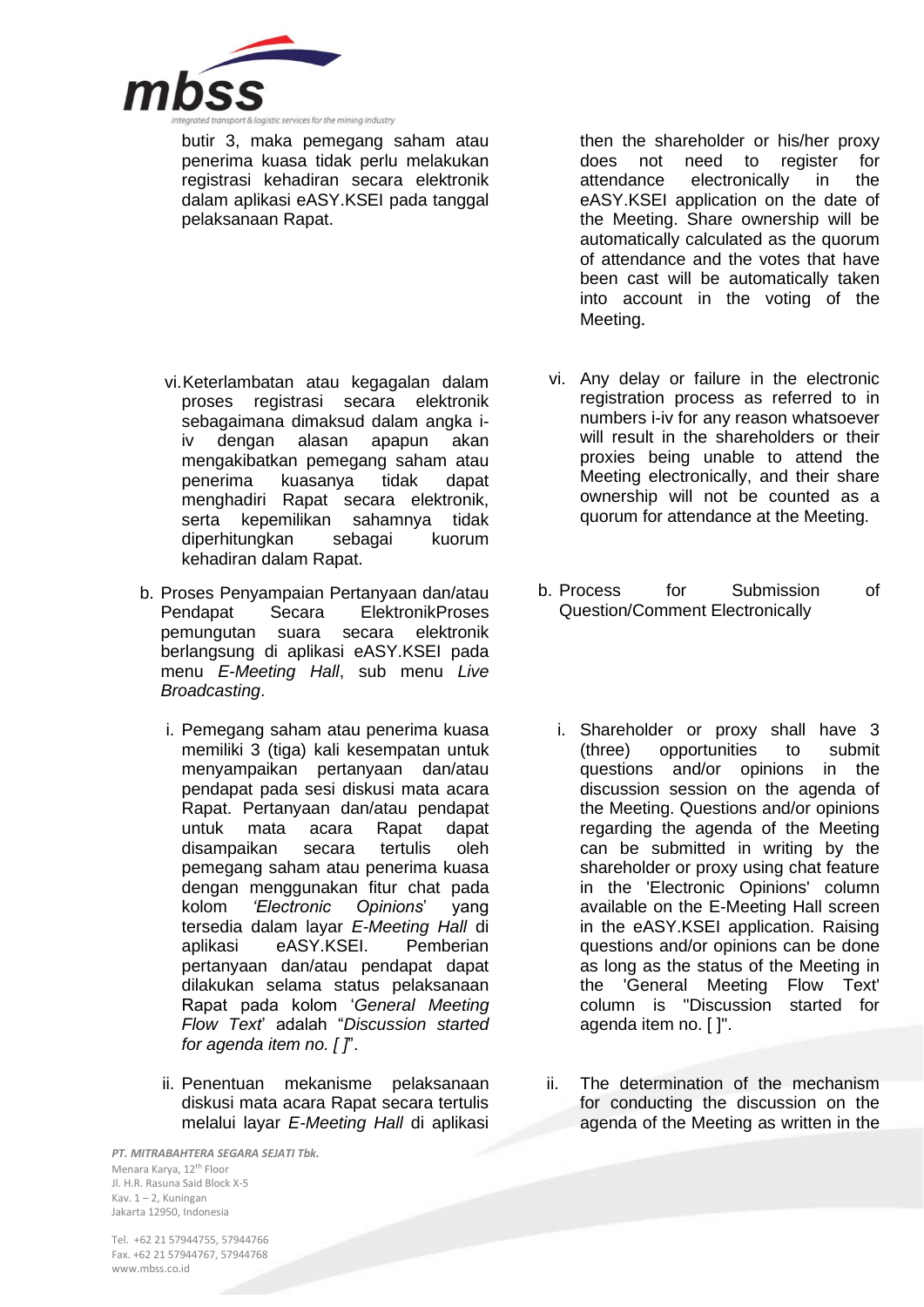

eASY.KSEI merupakan kewenangan bagi Perseroan dan hal tersebut akan dituangkan Perseroan dalam Tata Tertib Pelaksanaan Rapat melalui aplikasi eASY.KSEI.

- iii. Bagi penerima kuasa yang hadir secara elektronik dan akan menyampaikan pertanyaan dan/atau pendapat pemegang sahamnya selama sesi diskusi mata acara Rapat berlangsung, maka diwajibkan untuk menuliskan nama pemegang saham dan besar kepemilikan sahamnya lalu diikuti dengan pertanyaan atau pendapat terkait.
- c. Proses Pemungutan Suara (Voting)
	- i. Proses pemungutan suara secara elektronik berlangsung di aplikasi eASY.KSEI pada menu *E-Meeting Hall*, sub menu *Live Broadcasting*.
	- ii. Pemegang saham yang hadir sendiri atau diwakilkan penerima kuasanya namun belum memberikan pilihan suara pada mata acara Rapat sebagaimana dimaksud pada butir 5 huruf a.iv, maka pemegang saham atau penerima kuasanya memiliki kesempatan untuk menyampaikan pilihan suaranya selama masa pemungutan suara melalui layar *E-Meeting Hall* di aplikasi eASY.KSEI dibuka oleh Perseroan. Ketika masa pemungutan suara secara elektronik pada mata acara Rapat dimulai, sistem secara otomatis menjalankan waktu pemungutan suara (voting time) dengan menghitung mundur maksimum selama 30 (tiga puluh) detik. Selama proses pemungutan suara secara elektronik berlangsung akan terlihat status "*Voting for agenda item no [ ] has started*" pada kolom '*General Meeting Flow Text*'. Apabila pemegang saham penerima kuasanya tidak memberikan pilihan suara untuk mata acara Rapat tertentu hingga status pelaksanaan Rapat yang terlihat pada kolom '*General Meeting*

*PT. MITRABAHTERA SEGARA SEJATI Tbk.* Menara Karya, 12th Floor Jl. H.R. Rasuna Said Block X-5 Kav. 1 – 2, Kuningan Jakarta 12950, Indonesia

Tel. +62 21 57944755, 57944766 Fax. +62 21 57944767, 57944768 www.mbss.co.id

E-Meeting Hall screen in the eASY.KSEI application is the authority of the Company, and this will be stipulated in the Company's "Tata Tertib Pelaksanaan Rapat" through the eASY.KSEI application.

- iii. For the proxy who are present virtually through electronic system and will submit questions and/or opinions of their authorizer during the discussion session on the agenda of the Meeting, they are required to write down the names of the shareholders and the size of their share ownership followed by related questions or opinions.
- c. Voting Process
	- i. The electronic voting process takes place in the eASY.KSEI application in the e-Meeting Hall menu and "Live Broadcasting" sub-menu.
	- ii. Shareholder who is present or is represented by his/her proxy but has not yet provide his/her votes for the agenda of the Meeting as referred to in point 5 letter a.iv, then the shareholders or their proxies have the opportunity to submit their vote during the voting period via e-meeting Hall in the eASY.KSEI application which has been opened by the Company. When the electronic voting period for each Meeting agenda begins, the system will automatically run the voting time by counting down for 30 (thirty) seconds. During the electronic voting process, the status "Voting for agenda item no [ ] has started" will be seen in the 'General Meeting Flow Text' column. If the shareholders or their proxies do not vote for a particular Meeting agenda until the status of the meeting which is shown in the 'General Meeting Flow Text' column changes to "Voting for agenda item no [ ] has ended", it will be considered as an abstain vote for the relevant agenda of the Meeting.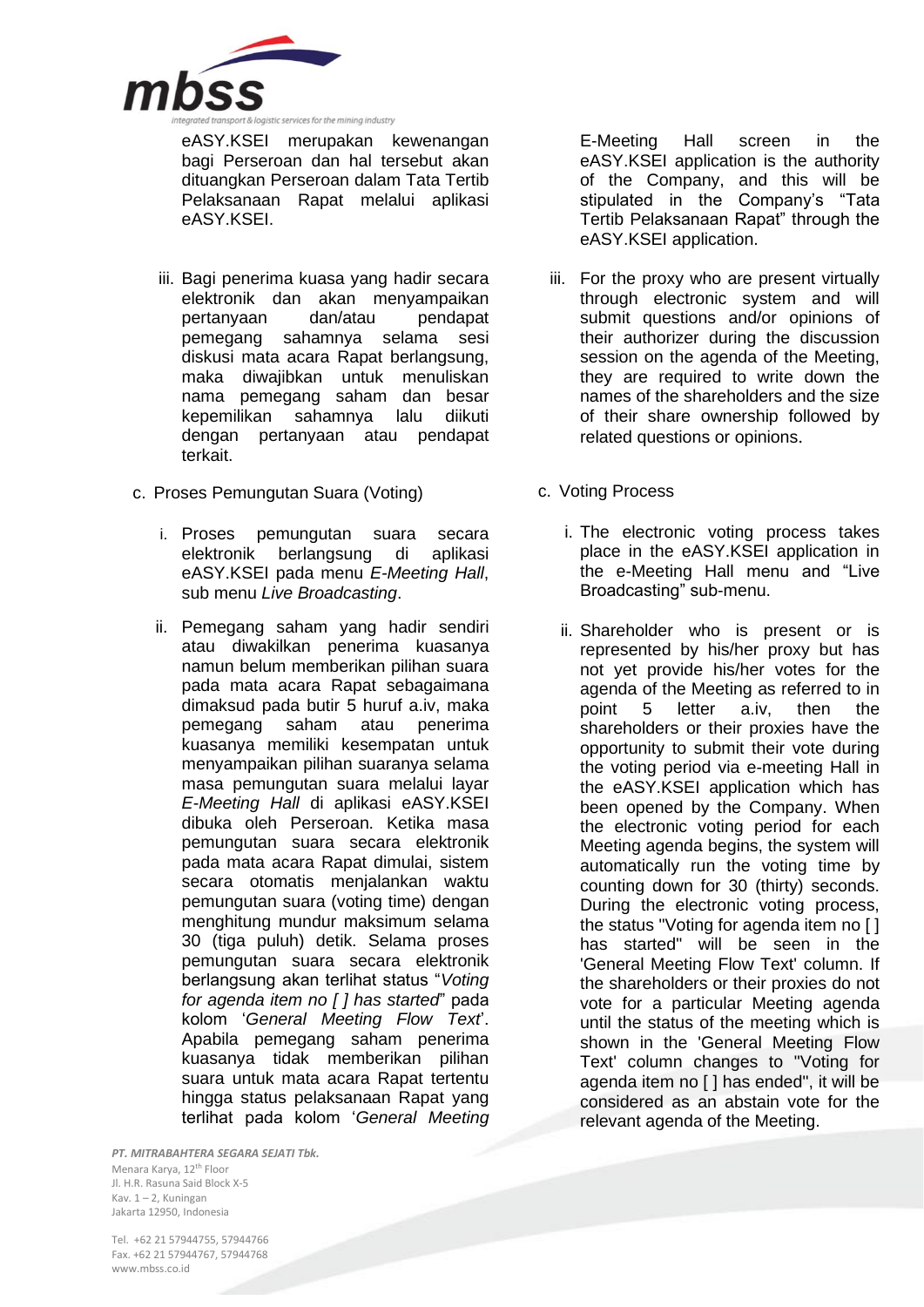

*Flow Text*' berubah menjadi "*Voting for agenda item no [ ] has ended*", maka akan dianggap memberikan suara Abstain untuk mata acara Rapat yang bersangkutan.

- iii. Periode voting selama proses pemungutan suara secara elektronik<br>merupakan waktu standar yang merupakan waktu standar yang ditetapkan pada aplikasi eASY.KSEI. Perseroan dapat menetapkan kebijakan waktu pemungutan suara langsung secara elektronik untuk mata acara dalam Rapat (dengan waktu maksimum adalah 30 (tiga puluh) detik untuk mata acara Rapat) dan akan dituangkan dalam Tata Tertib Rapat melalui aplikasi eASY.KSEI.
- d. Penayangan Siaran Langsung Pelaksanaan Rapat
	- i. Pemegang saham atau penerima kuasanya yang telah terdaftar di aplikasi eASY.KSEI paling lambat hingga batas waktu pada butir 1 dapat menyaksikan pelaksanaan Rapat yang sedang berlangsung melalui webinar Zoom dengan mengakses menu eASY.KSEI (submenu Tayangan RUPS) yang berada pada fasilitas AKSes [\(https://akses.ksei.co.id/\)](https://akses.ksei.co.id/).
	- ii. Tayangan RUPS memiliki kapasitas hingga 500 peserta, di mana kehadiran tiap peserta akan ditentukan berdasarkan *first come first serve* basis. Bagi pemegang saham atau penerima kuasanya yang tidak mendapatkan kesempatan untuk menyaksikan pelaksanaan Rapat melalui Tayangan RUPS tetap dianggap sah hadir secara elektronik serta kepemilikan saham dan pilihan suaranya diperhitungkan dalam Rapat, sepanjang telah teregistrasi dalam aplikasi eASY.KSEI sebagaimana ketentuan pada butir 5 huruf a angka i-v.
	- iii. Pemegang saham atau kuasanya yang hanya menyaksikan pelaksanaan Rapat melalui Tayangan RUPS namun tidak

*PT. MITRABAHTERA SEGARA SEJATI Tbk.* Menara Karya, 12th Floor Jl. H.R. Rasuna Said Block X-5 Kav. 1 – 2, Kuningan Jakarta 12950, Indonesia

- iii. Voting period during the electronic voting process is the standard time set in the eASY.KSEI application. The Company may determine the policy of direct voting time electronically per agenda in the Meeting (with a maximum time of 30 (thirty) seconds per agenda of the Meeting) and it will be stated in the Tata Tertib Rapat through the eASY.KSEI application.
- d. Live Streaming of the Meeting
	- i. Shareholders or their proxies who have been registered in eASY.KSEI based on deadline mentioned in point 1 can witness the ongoing Meeting via Zoom webinar by accessing the eASY.KSEI menu (GMS Imaging sub-menu) located in the AKSes KSEI facility [\(https://akses.ksei.co.id/\)](https://akses.ksei.co.id/).
	- ii. GMS broadcast has a capacity of up to 500 participants, in which the attendance of each participant will be determined on a first come first serve basis. Shareholders or their proxies who do not have the opportunity to witness the Meeting through the GMS Broadcast are still considered to be validly present electronically and share ownership and voting choices are taken into account at the Meeting, as long as they have been registered in the eASY.KSEI application as stipulated in point 5 letter a numbers i-v.
	- iii. Shareholder or his/her proxy whose present virtually through electronic application and only witness the Meeting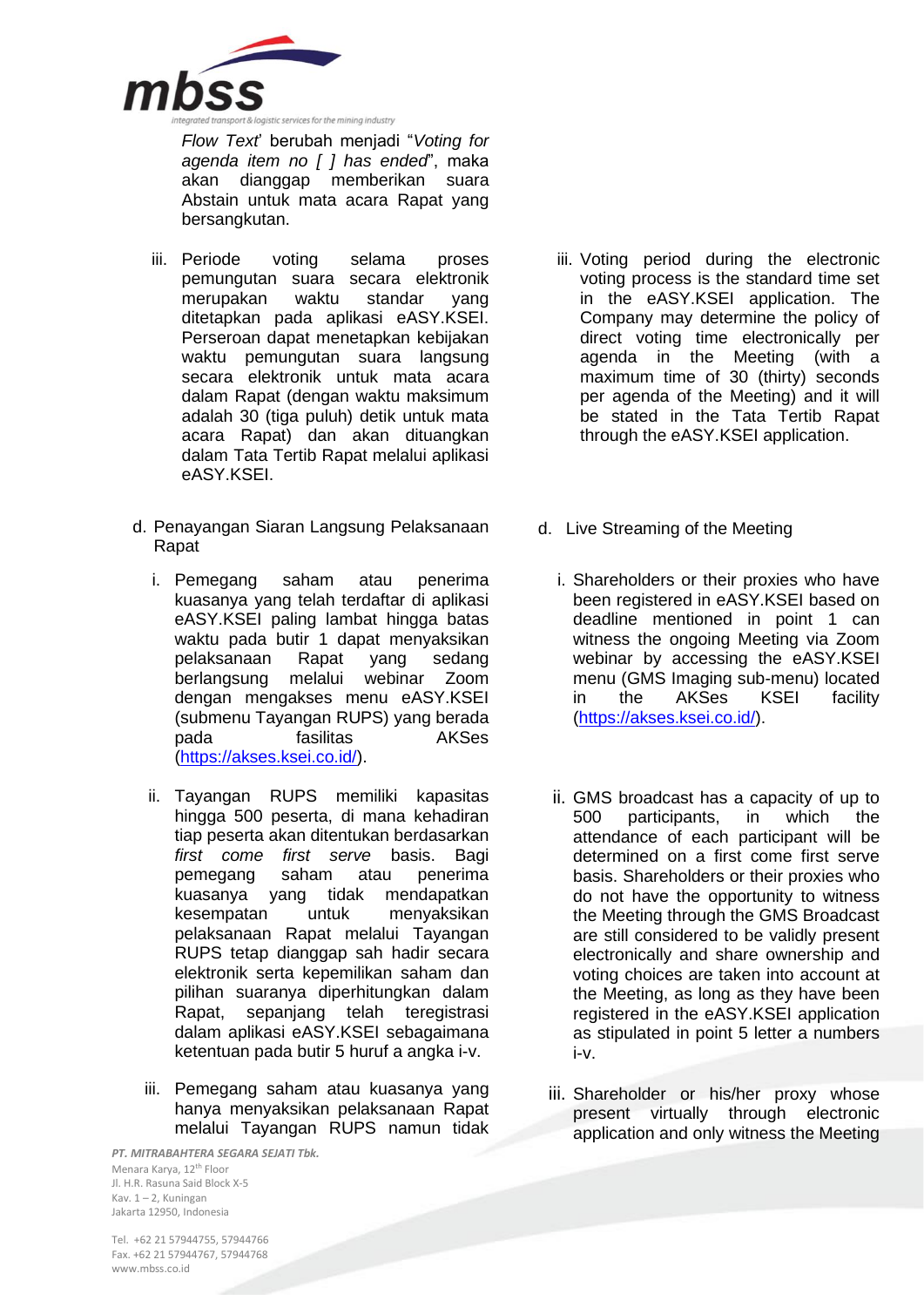

teregistrasi hadir secara elektronik pada aplikasi eASY.KSEI sesuai ketentuan pada butir 5 huruf a angka i-v, maka kehadiran tersebut dianggap tidak sah<br>serta tidak akan masuk dalam serta tidak akan masuk dalam perhitungan kuorum kehadiran Rapat.

- iv. Pemegang saham atau penerima kuasanya yang menyaksikan pelaksanaan Rapat melalui Tayangan RUPS dapat menggunakan fitur '*raise hand*' untuk mengajukan pertanyaan pendapat selama sesi pembahasan mata acara Rapat berlangsung. Apabila Perseroan mengizinkan, fitur '*allow to talk*' dapat diaktifkan dan pemegang saham atau kuasanya dapat menyampaikan pertanyaan dan/atau pendapat dengan berbicara langsung. Penentuan mekanisme pelaksanaan diskusi mata acara Rapat menggunakan fitur '*allow to talk*' yang terdapat dalam Tayangan RUPS merupakan kewenangan Perseroan dan hal tersebut akan dituangkan oleh Perseroan dalam Tata Tertib Pelaksanaan Rapat melalui aplikasi eASY.KSEI.
- v. Untuk mendapatkan pengalaman terbaik dalam menggunakan aplikasi eASY.KSEI dan/atau Tayangan RUPS, pemegang saham atau penerima kuasanya disarankan menggunakan peramban (*browser*) Mozilla Firefox.
- 6. Pemegang saham atau kuasanya yang akan menghadiri Rapat diminta dengan hormat untuk membawa dan menyerahkan fotokopi Kartu Tanda Penduduk (KTP) atau tanda pengenal lainnya kepada petugas pendaftaran Perseroan, sebelum memasuki ruang Rapat.
- 7. Bagi pemegang saham dengan bentuk badan hukum seperti perseroan terbatas, koperasi, yayasan atau dana pensiun agar membawa fotokopi dari anggaran dasarnya yang lengkap dan akta

*PT. MITRABAHTERA SEGARA SEJATI Tbk.* Menara Karya, 12th Floor Jl. H.R. Rasuna Said Block X-5 Kav. 1 – 2, Kuningan Jakarta 12950, Indonesia

through the GMS Broadcast but not registered on the eASY.KSEI application, according to the provisions in point 5 letter a numbers  $i - v$ , the presence is considered invalid and will not include in the calculation of the Meeting attendance quorum.

- iv. Shareholder or his/her proxy who stream the Meeting through the GMS Broadcast may use 'raise hand' feature to raise questions and/or opinions during the discussion session per agenda of the Meeting. If the Company allows by activating the allow to talk feature, then shareholders or their proxies can submit questions and/or opinions by speaking directly. The determination of the mechanism for implementing the discussion per Meeting agenda using the 'allow to talk' feature contained in the GMS is the authority of each company and this will be stated by the Company's Tata Tertib for the Meeting through the eASY.KSEI application.
- v. To get the best experience in using the eASY.KSEI application and/or GMS Broadcast, shareholder or his/her proxy are advised to use the Mozilla Firefox browser.
- 6. The Shareholders or their proxies, who will attend the Meeting, are hereby requested to present the copy of their Identity Card (KTP) or other valid identity card to the registration officer before entering the Meeting room.
- 7. For legal entity shareholders which are in the form of limited liability company, cooperation, foundation, or pension funds, to bring their complete copy of articles of associations and the latest deed of